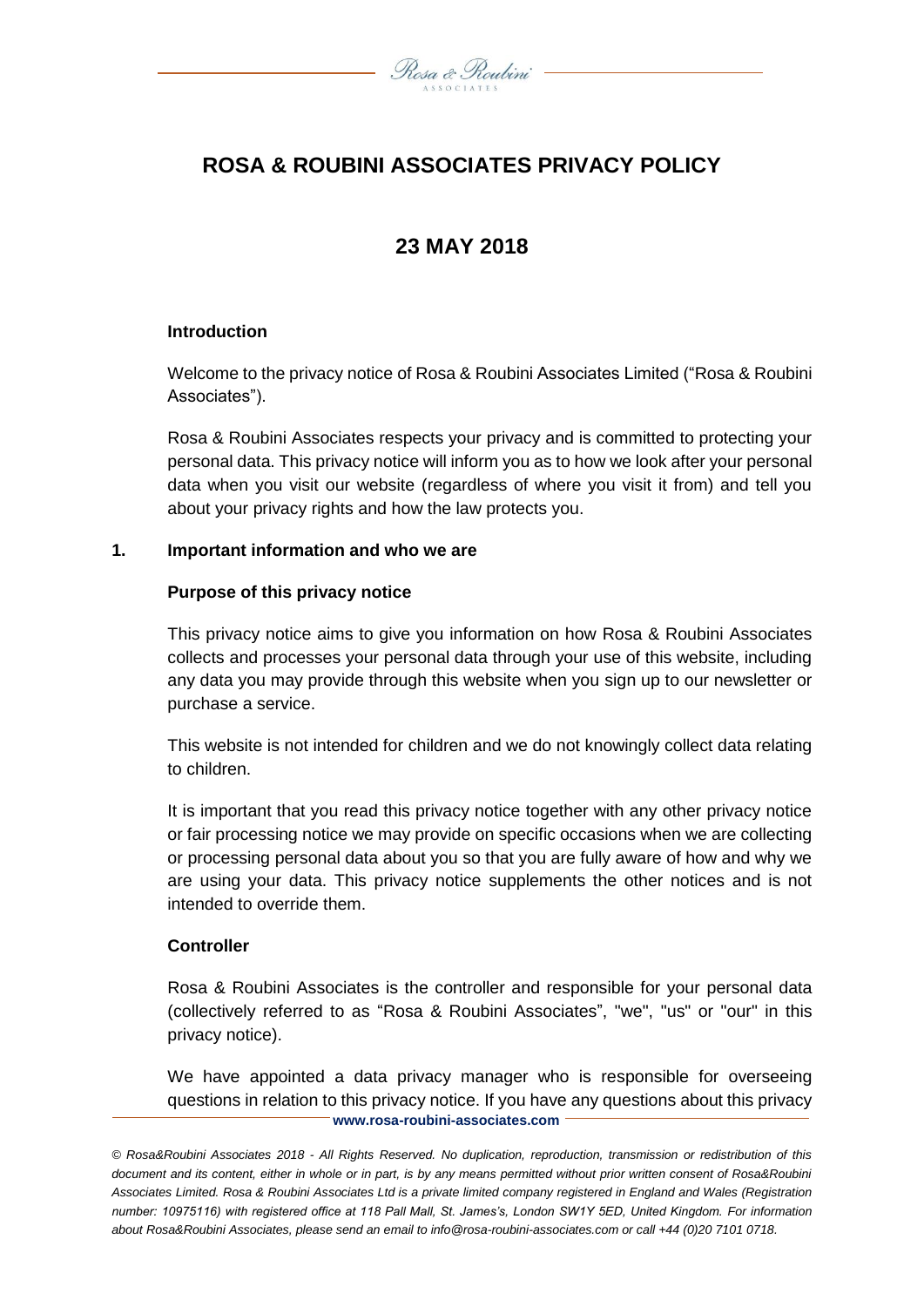Rosa & Roubini



notice, including any requests to exercise your legal rights, please contact the data privacy manager using the details set out below.

### **Contact details**

Our full details are:

Full name of legal entity: Rosa & Roubini Associates Limited

Name of data privacy manager: Brunello Rosa

Email address: brunello.rosa@rosa-roubini.com

Postal address: 118 Pall Mall, London SW1Y 5ED

Telephone number: +44 (0)207 1010 718

You have the right to make a complaint at any time to the Information Commissioner's Office (ICO), the UK supervisory authority for data protection issues (*www.ico.org.uk*). We would, however, appreciate the chance to deal with your concerns before you approach the ICO so please contact us in the first instance.

# **Changes to the privacy notice and your duty to inform us of changes**

It is important that the personal data we hold about you is accurate and current. Please keep us informed if your personal data changes during your relationship with us.

# **Third-party links**

This website may include links to third-party websites, plug-ins and applications. Clicking on those links or enabling those connections may allow third parties to collect or share data about you. We do not control these third-party websites and are not responsible for their privacy statements. When you leave our website, we encourage you to read the privacy notice of every website you visit.

# **2. The data we collect about you**

Personal data, or personal information, means any information about an individual from which that person can be identified. It does not include data where the identity has been removed (anonymous data).

We may collect, use, store and transfer different kinds of personal data about you which we have grouped together follows:

 **www.rosa-roubini-associates.com** • **Identity Data** includes first name, maiden name, last name, username or similar identifier, marital status, title, date of birth and gender.

Page | 2

*<sup>©</sup> Rosa&Roubini Associates 2018 - All Rights Reserved. No duplication, reproduction, transmission or redistribution of this document and its content, either in whole or in part, is by any means permitted without prior written consent of Rosa&Roubini Associates Limited. Rosa&Roubini Associates is a Limited company (number 10975116), with registered office at 118 Pall Mall, St. James's, London SW1Y 5ED, United Kingdom. VAT registration number GB 278 7297 39. For information about Rosa&Roubini Associates, please send an email to info@rosa-roubini-associates.com or call +44 (0)20 7101 0718.*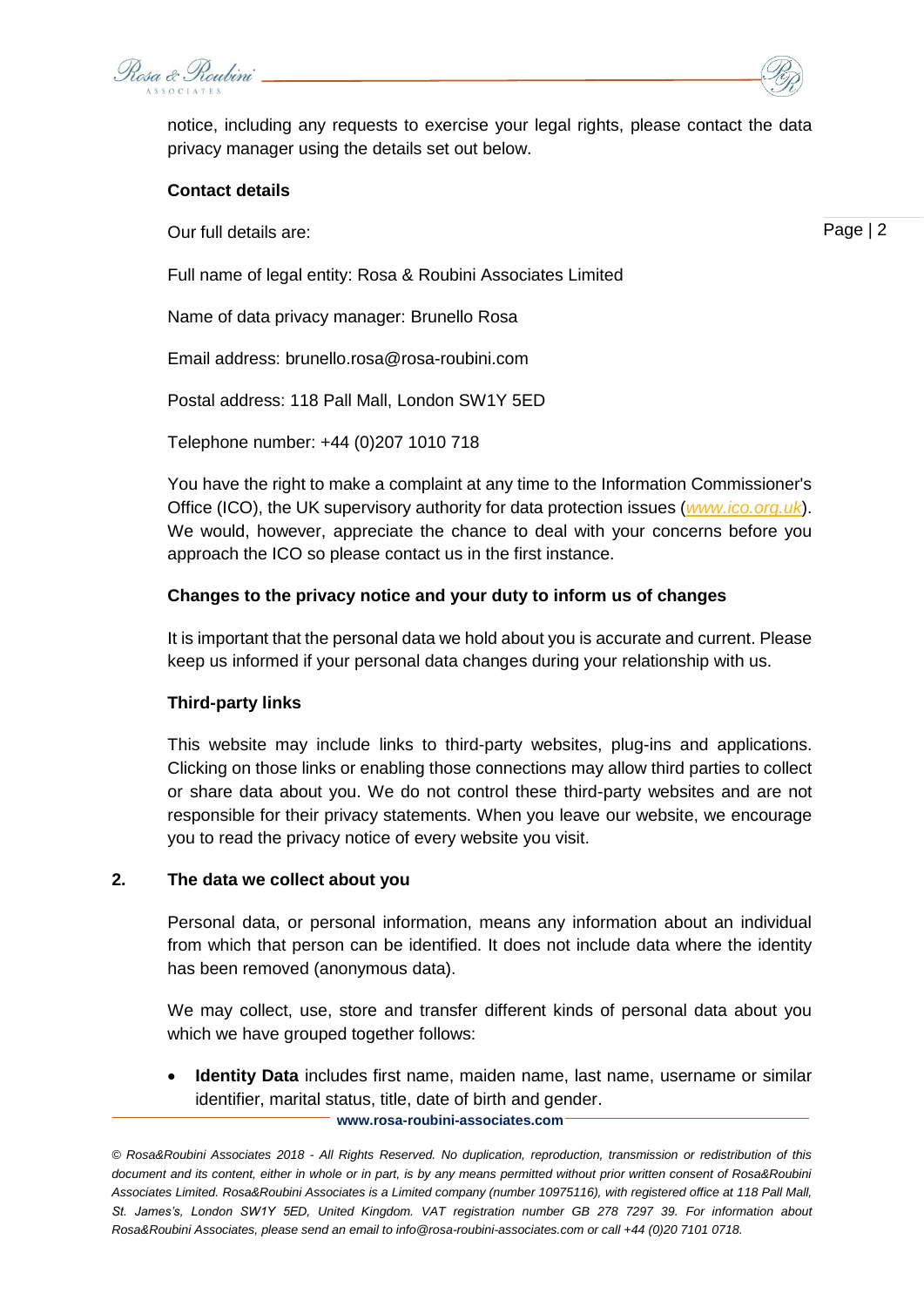Rosa & Roubini



- **Contact Data** includes billing address, delivery address, email address and telephone numbers.
- **Financial Data** includes bank account and payment card details.
- Transaction Data includes details about payments to and from you and other Page | 3 details of services you have purchased from us.
- **Profile Data** includes your username and password, purchases or orders made by you, your interests, preferences, feedback and survey responses.
- **Usage Data** includes information about how you use our website, products and services.
- **Marketing and Communications Data** includes your preferences in receiving marketing from us and our third parties and your communication preferences.

We also collect, use and share **Aggregated Data** such as statistical or demographic data for any purpose. Aggregated Data may be derived from your personal data but is not considered personal data in law as this data does **not** directly or indirectly reveal your identity. For example, we may aggregate your Usage Data to calculate the percentage of users accessing a specific website feature. However, if we combine or connect Aggregated Data with your personal data so that it can directly or indirectly identify you, we treat the combined data as personal data which will be used in accordance with this privacy notice.

We do not collect any **Special Categories of Personal Data** about you (this includes details about your race or ethnicity, religious or philosophical beliefs, sex life, sexual orientation, political opinions, trade union membership, information about your health and genetic and biometric data). Nor do we collect any information about criminal convictions and offences.

# **If you fail to provide personal data**

Where we need to collect personal data by law, or under the terms of a contract we have with you and you fail to provide that data when requested, we may not be able to perform the contract we have or are trying to enter into with you (for example, to provide you with services). In this case, we may have to cancel a service you have with us but we will notify you if this is the case at the time.

#### **www.rosa-roubini-associates.com**

*© Rosa&Roubini Associates 2018 - All Rights Reserved. No duplication, reproduction, transmission or redistribution of this document and its content, either in whole or in part, is by any means permitted without prior written consent of Rosa&Roubini Associates Limited. Rosa&Roubini Associates is a Limited company (number 10975116), with registered office at 118 Pall Mall, St. James's, London SW1Y 5ED, United Kingdom. VAT registration number GB 278 7297 39. For information about Rosa&Roubini Associates, please send an email to info@rosa-roubini-associates.com or call +44 (0)20 7101 0718.*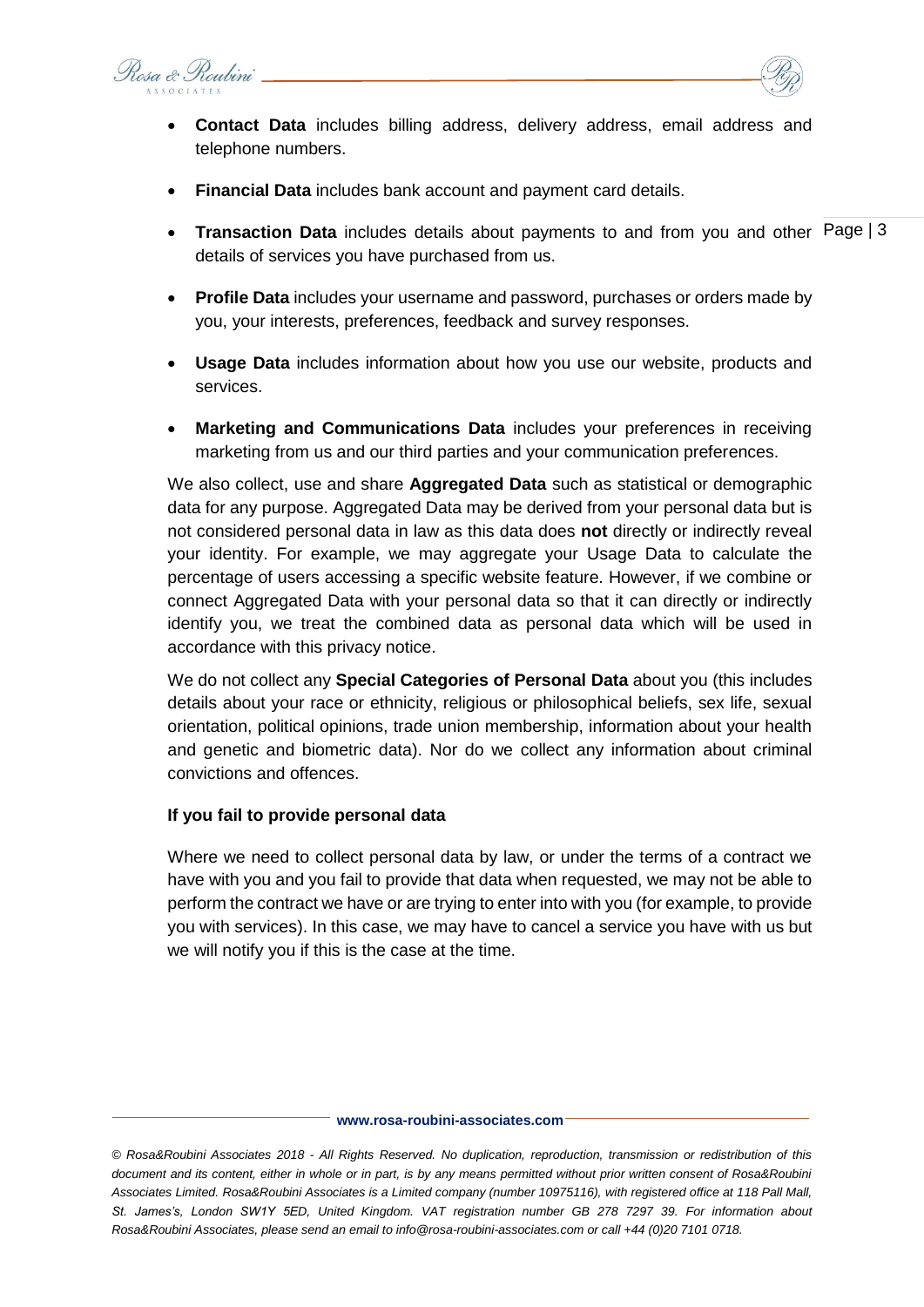Rosa & Roubini



### **3. How is your personal data collected?**

We use different methods to collect data from and about you including through:

- or by corresponding with us by post, phone, email or otherwise. This includes  $Page | 4$ • **Direct interactions.** You may give us your Identity and Contact by filling in forms personal data you provide when you:
	- apply for our services;
	- create an account on our website;
	- subscribe to our service or publications;
	- request marketing to be sent to you;
	- enter a promotion or survey; or
	- give us some feedback.
- **Automated technologies or interactions.** As you interact with our website, we may automatically collect Technical Data about your equipment, browsing actions and patterns. We collect this personal data by using cookies, and other similar technologies. Please see our cookie policy [LINK] for further details.
- **Third parties or publicly available sources.** We may receive personal data about you from various third parties and public sources as set out below:
	- Technical Data from the following parties:
	- (a) analytics providers such as Google based outside the EU;
	- (b) advertising networks; and
	- (c) search information providers.
- Contact, Financial and Transaction Data from providers of technical, payment and delivery services.
- Identity and Contact Data from data brokers or aggregators.
- Identity and Contact Data from publicly availably sources.

#### **4. How we use your personal data**

We will only use your personal data when the law allows us to. Most commonly, we will use your personal data in the following circumstances:

- Where we need to perform the contract we are about to enter into or have entered into with you.
- Where it is necessary for our legitimate interests (or those of a third party) and your interests and fundamental rights do not override those interests.

*<sup>©</sup> Rosa&Roubini Associates 2018 - All Rights Reserved. No duplication, reproduction, transmission or redistribution of this document and its content, either in whole or in part, is by any means permitted without prior written consent of Rosa&Roubini Associates Limited. Rosa&Roubini Associates is a Limited company (number 10975116), with registered office at 118 Pall Mall, St. James's, London SW1Y 5ED, United Kingdom. VAT registration number GB 278 7297 39. For information about Rosa&Roubini Associates, please send an email to info@rosa-roubini-associates.com or call +44 (0)20 7101 0718.*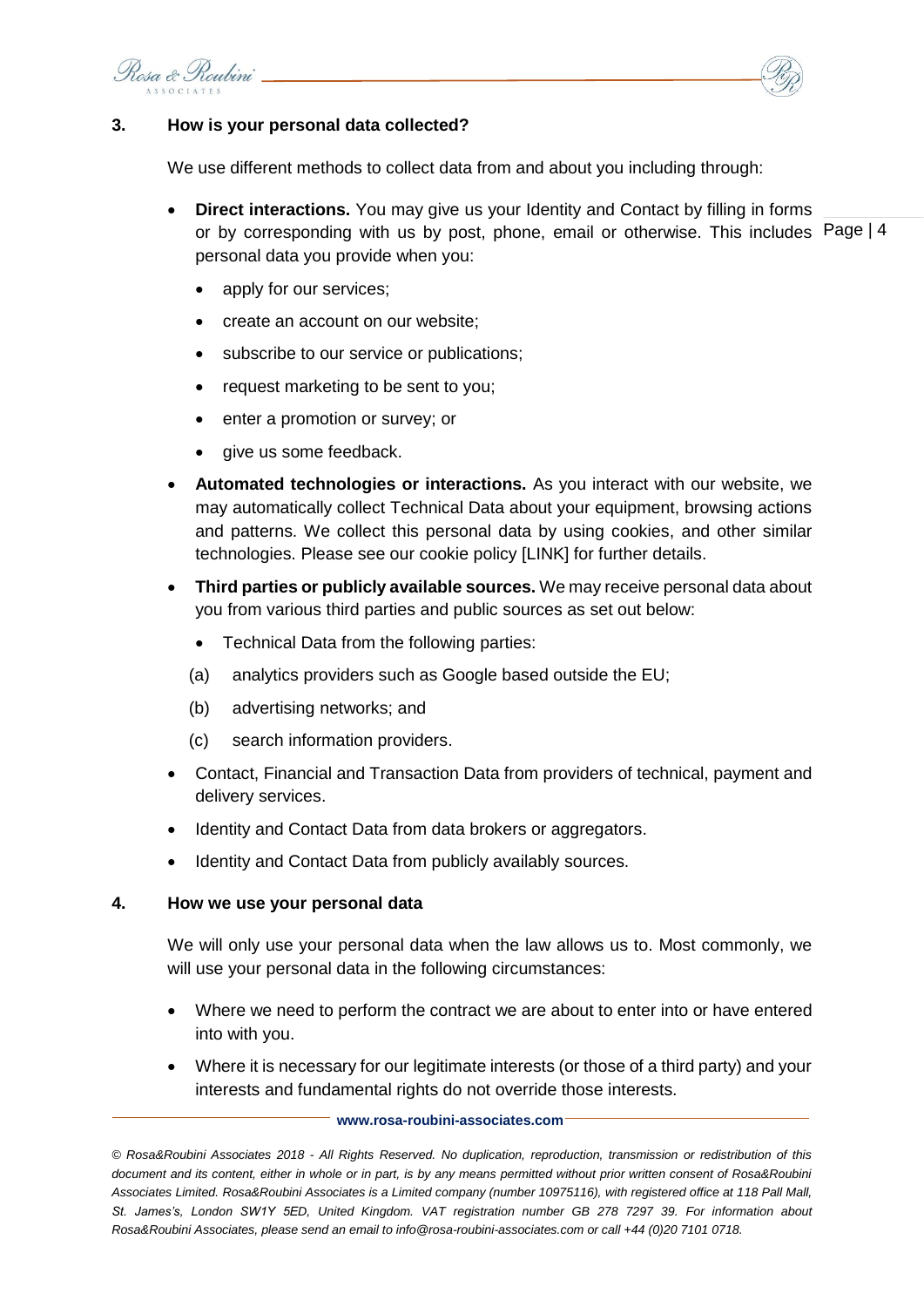Rosa & Roubini



Generally we do not rely on consent as a legal basis for processing your personal data other than in relation to sending third party direct marketing communications to you via email or text message. You have the right to withdraw consent to marketing at any time by contacting us at brunello.rosa@rosa-roubini.com.

Page | 5

### **Purposes for which we will use your personal data**

We have set out below, in a table format, a description of all the ways we plan to use your personal data, and which of the legal bases we rely on to do so. We have also identified what our legitimate interests are where appropriate.

Note that we may process your personal data for more than one lawful ground depending on the specific purpose for which we are using your data. Please contact us at brunello.rosa@rosa-roubini.com if you need details about the specific legal ground we are relying on to process your personal data where more than one ground has been set out in the table below.

| <b>Purpose/Activity</b>                                                                                                                                                                       | Type of data                                                                                                 | Lawful<br>basis for processing<br>including basis of legitimate<br>interest                                                                                                                                                                  |
|-----------------------------------------------------------------------------------------------------------------------------------------------------------------------------------------------|--------------------------------------------------------------------------------------------------------------|----------------------------------------------------------------------------------------------------------------------------------------------------------------------------------------------------------------------------------------------|
| To register you as a new<br>customer                                                                                                                                                          | (a) Identity<br>(b) Contact<br>(c) Financial                                                                 | Performance of a contract with you                                                                                                                                                                                                           |
| To process and deliver your<br>order including:<br>(a) Manage payments, fees<br>and charges<br>(b)<br>Collect and<br>recover<br>money owed to us                                              | (a) Identity<br>(b) Contact<br>(c) Financial<br>(d) Transaction<br>Marketing<br>(e)<br>and<br>Communications | (a) Performance of a contract with<br>you<br>(b) Necessary for our legitimate<br>interests (to recover debts due to<br>us)                                                                                                                   |
| To manage our relationship<br>with you which will include:<br>(a) Notifying you<br>about<br>changes to our terms or<br>privacy policy<br>(b) Asking you to leave a<br>review or take a survey | (a) Identity<br>(b) Contact<br>(c) Profile<br>Marketing<br>(d)<br>and<br>Communications                      | (a) Performance of a contract with<br>you<br>(b) Necessary to comply with a<br>legal obligation<br>(c) Necessary for our legitimate<br>interests (to keep our records<br>updated<br>how<br>and<br>study<br>to<br>customers use our services) |

**www.rosa-roubini-associates.com**

*© Rosa&Roubini Associates 2018 - All Rights Reserved. No duplication, reproduction, transmission or redistribution of this document and its content, either in whole or in part, is by any means permitted without prior written consent of Rosa&Roubini Associates Limited. Rosa&Roubini Associates is a Limited company (number 10975116), with registered office at 118 Pall Mall, St. James's, London SW1Y 5ED, United Kingdom. VAT registration number GB 278 7297 39. For information about Rosa&Roubini Associates, please send an email to info@rosa-roubini-associates.com or call +44 (0)20 7101 0718.*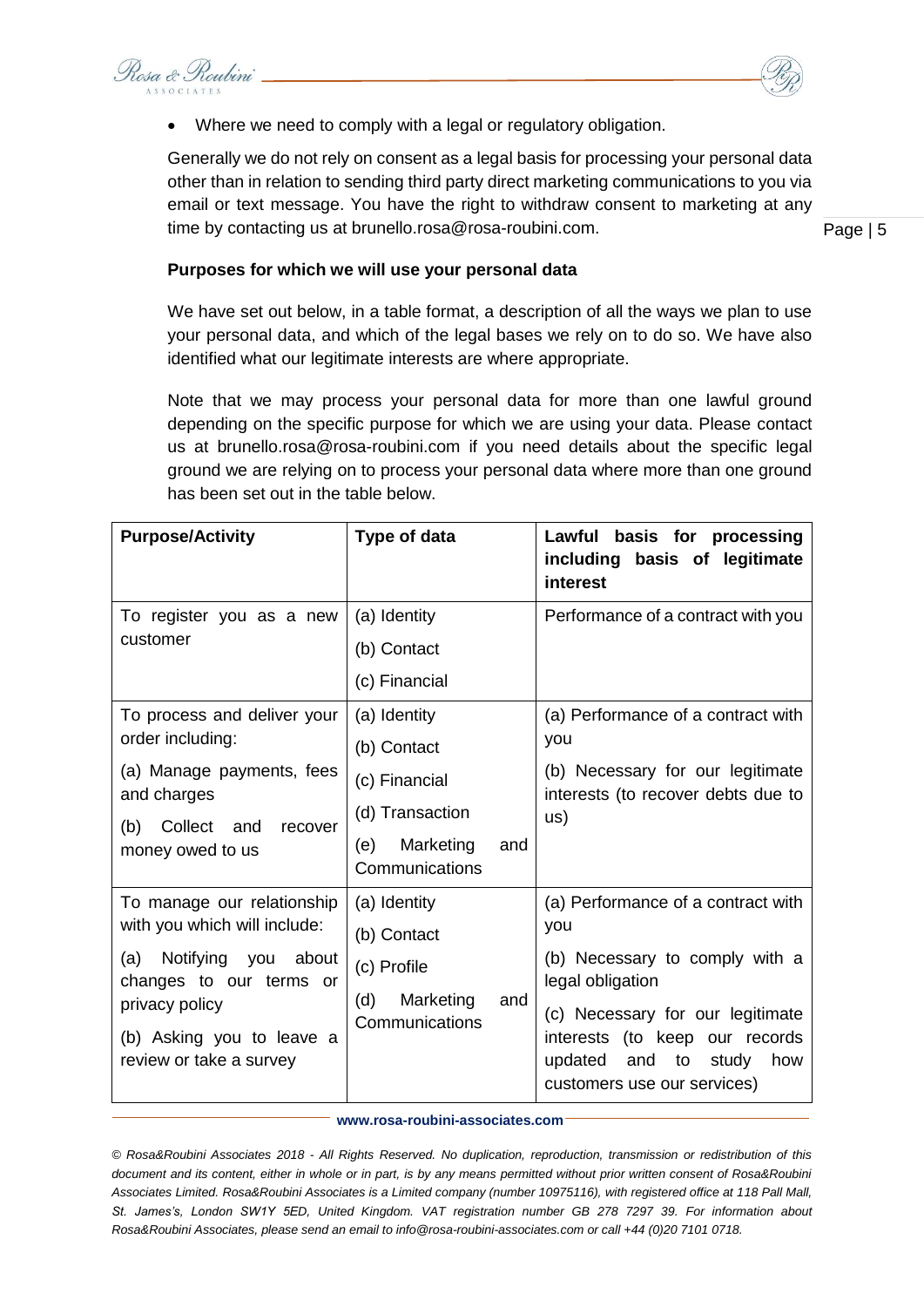| To enable you to complete a<br>survey                                                                                                                                                                                | (a) Identity<br>(b) Contact<br>(c) Profile<br>(d) Usage<br>Marketing<br>(e)<br>and<br>Communications                  | (a) Performance of a contract with<br>you<br>(b) Necessary for our legitimate<br>interests (to study how customers<br>use our services, to develop them<br>and grow our business)                                                                                                                              | Pa |
|----------------------------------------------------------------------------------------------------------------------------------------------------------------------------------------------------------------------|-----------------------------------------------------------------------------------------------------------------------|----------------------------------------------------------------------------------------------------------------------------------------------------------------------------------------------------------------------------------------------------------------------------------------------------------------|----|
| To administer and protect<br>business<br>and<br>this<br>our<br>(including<br>website<br>data<br>troubleshooting,<br>analysis, testing,<br>system<br>maintenance,<br>support,<br>reporting and<br>hosting of<br>data) | (a) Identity<br>(b) Contact<br>(c) Technical                                                                          | (a) Necessary for our legitimate<br>interests (for running our business,<br>provision of administration and IT<br>services, network security, to<br>prevent fraud and in the context of<br>a business reorganisation or group<br>restructuring exercise)<br>(b) Necessary to comply with a<br>legal obligation |    |
| To deliver relevant website<br>content and advertisements<br>to you and measure<br>or<br>understand the effectiveness<br>of the advertising we serve to<br>you                                                       | (a) Identity<br>(b) Contact<br>(c) Profile<br>(d) Usage<br>Marketing<br>(e)<br>and<br>Communications<br>(f) Technical | Necessary<br>legitimate<br>for<br>our<br>interests (to study how customers<br>our products/services,<br>use<br>to<br>develop<br>them,<br>to<br>grow<br>our<br>business<br>inform<br>and<br>to<br>our<br>marketing strategy)                                                                                    |    |
| To use data analytics to<br>website,<br>improve<br>our<br>products/services,<br>marketing,<br>customer<br>relationships<br>and<br>experiences                                                                        | (a) Technical<br>(b) Usage                                                                                            | for<br>Necessary<br>legitimate<br>our<br>interests (to define<br>types<br>of<br>customers for our products and<br>services, to keep our website<br>updated and relevant, to develop<br>our business and to inform our<br>marketing strategy)                                                                   |    |
| To make suggestions and<br>recommendations<br>to<br>you<br>about services that may be of<br>interest to you                                                                                                          | (a) Identity<br>(b) Contact<br>(c) Technical<br>(d) Usage<br>(e) Profile                                              | Necessary for<br>legitimate<br>our<br>interests (to develop our services<br>and grow our business)                                                                                                                                                                                                             |    |

#### **www.rosa-roubini-associates.com**

*© Rosa&Roubini Associates 2018 - All Rights Reserved. No duplication, reproduction, transmission or redistribution of this document and its content, either in whole or in part, is by any means permitted without prior written consent of Rosa&Roubini Associates Limited. Rosa&Roubini Associates is a Limited company (number 10975116), with registered office at 118 Pall Mall, St. James's, London SW1Y 5ED, United Kingdom. VAT registration number GB 278 7297 39. For information about Rosa&Roubini Associates, please send an email to info@rosa-roubini-associates.com or call +44 (0)20 7101 0718.*

 $ge | 6$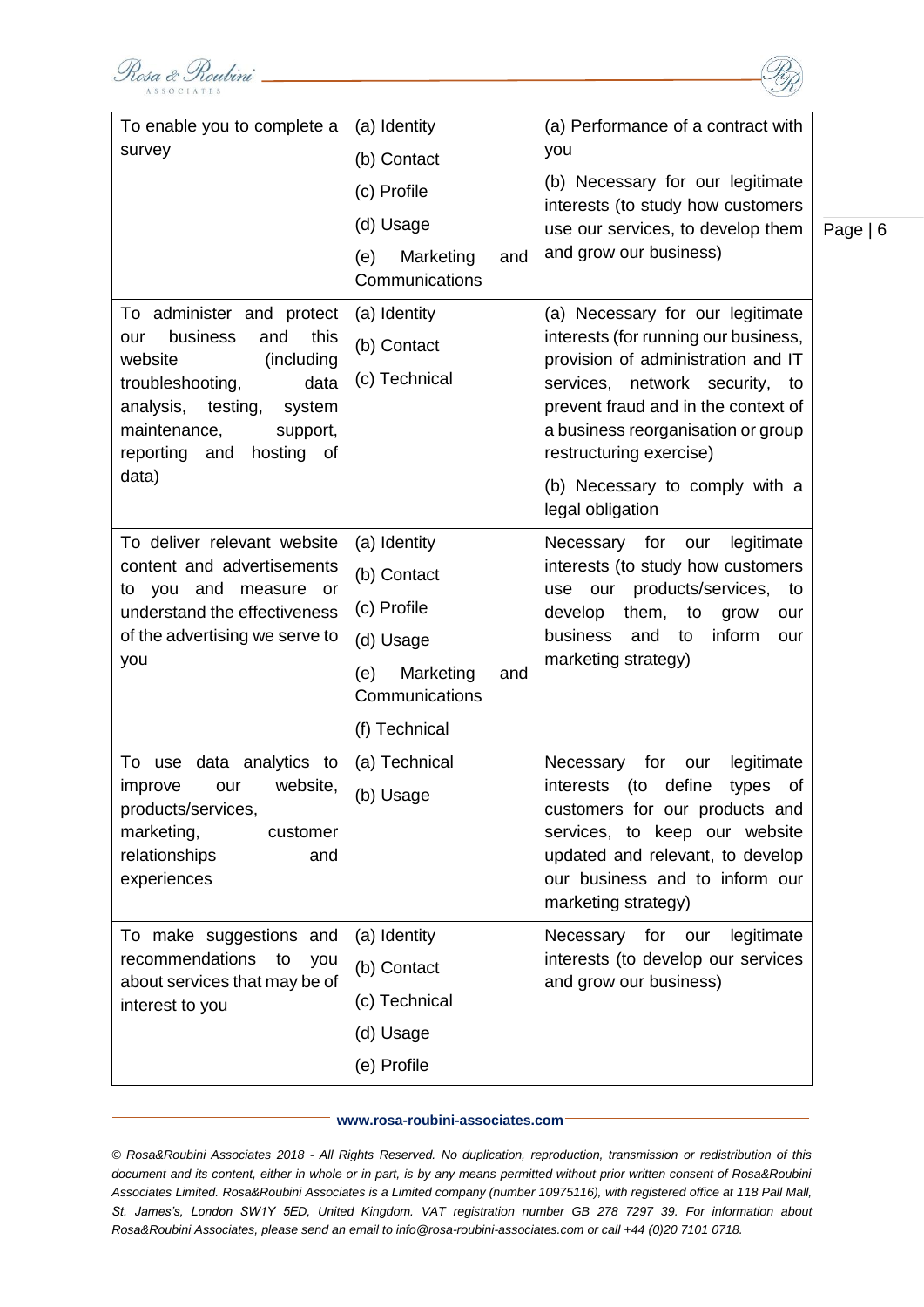Rosa & Roubini



### **Marketing**

We strive to provide you with choices regarding certain personal data uses, particularly around marketing and advertising.

#### **Promotional offers from us**

Page | 7

We may use your Identity, Contact, Technical, Usage and Profile Data to form a view on what we think you may want or need, or what may be of interest to you. This is how we decide which products, services and offers may be relevant for you (we call this marketing).

You will receive marketing communications from us if you have requested information from us or purchased services from us and, in each case, you have not opted out of receiving that marketing.

# **Third-party marketing**

We will get your express opt-in consent before we share your personal data with any company outside the Rosa & Roubini Associates for marketing purposes.

# **Opting out**

You can ask us or third parties to stop sending you marketing messages at any time by contacting us at brunello.rosa@rosa-roubini.com at any time.

Where you opt out of receiving these marketing messages, this will not apply to personal data provided to us as a result of a service purchase, warranty registration, service experience or other transactions.

# **Cookies**

You can set your browser to refuse all or some browser cookies, or to alert you when websites set or access cookies. If you disable or refuse cookies, please note that some parts of this website may become inaccessible or not function properly. For more information about the cookies we use, please click [here.](http://content.rosa-roubini-associates.com/rosa-roubini-associates-cookie-policy/)

# **Change of purpose**

We will only use your personal data for the purposes for which we collected it, unless we reasonably consider that we need to use it for another reason and that reason is compatible with the original purpose. If you wish to get an explanation as to how the

*<sup>©</sup> Rosa&Roubini Associates 2018 - All Rights Reserved. No duplication, reproduction, transmission or redistribution of this document and its content, either in whole or in part, is by any means permitted without prior written consent of Rosa&Roubini Associates Limited. Rosa&Roubini Associates is a Limited company (number 10975116), with registered office at 118 Pall Mall, St. James's, London SW1Y 5ED, United Kingdom. VAT registration number GB 278 7297 39. For information about Rosa&Roubini Associates, please send an email to info@rosa-roubini-associates.com or call +44 (0)20 7101 0718.*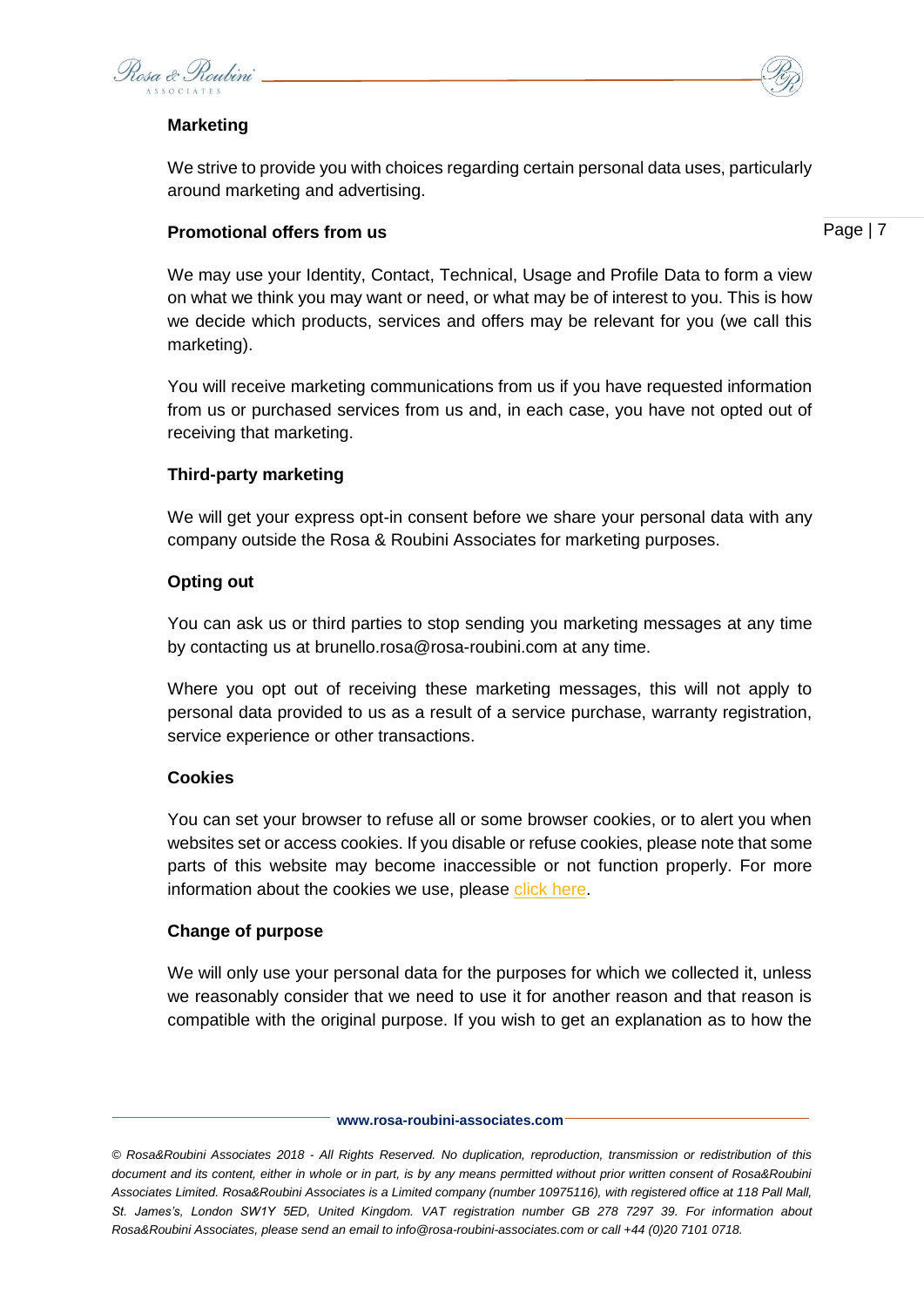Rosa & Roubini



processing for the new purpose is compatible with the original purpose, please contact us at brunello.rosa@rosa-roubini.com.

If we need to use your personal data for an unrelated purpose, we will notify you and we will explain the legal basis which allows us to do so.

Please note that we may process your personal data without your knowledge or consent, in compliance with the above rules, where this is required or permitted by law.

### **5. Disclosures of your personal data**

We may have to share your personal data with the parties set out below for the purposes set out in the table in paragraph 4 above.

- External Third Parties as set out in the Glossary.
- Specific third parties listed in the table in paragraph 4 above.
- Third parties to whom we may choose to sell, transfer, or merge parts of our business or our assets. Alternatively, we may seek to acquire other businesses or merge with them. If a change happens to our business, then the new owners may use your personal data in the same way as set out in this privacy notice.

We require all third parties to respect the security of your personal data and to treat it in accordance with the law. We do not allow our third-party service providers to use your personal data for their own purposes and only permit them to process your personal data for specified purposes and in accordance with our instructions.

#### **6. International transfers**

We share your personal data within the Rosa & Roubini Associates Group. This will involve transferring your data outside the European Economic Area (**EEA**).

Many of our external third parties are based outside the European Economic Area (**EEA**) so their processing of your personal data will involve a transfer of data outside the EEA.

Whenever we transfer your personal data out of the EEA, we ensure a similar degree of protection is afforded to it by ensuring at least one of the following safeguards is implemented:

We will only transfer your personal data to countries that have been deemed to provide an adequate level of protection for personal data by the European Commission.

*<sup>©</sup> Rosa&Roubini Associates 2018 - All Rights Reserved. No duplication, reproduction, transmission or redistribution of this document and its content, either in whole or in part, is by any means permitted without prior written consent of Rosa&Roubini Associates Limited. Rosa&Roubini Associates is a Limited company (number 10975116), with registered office at 118 Pall Mall, St. James's, London SW1Y 5ED, United Kingdom. VAT registration number GB 278 7297 39. For information about Rosa&Roubini Associates, please send an email to info@rosa-roubini-associates.com or call +44 (0)20 7101 0718.*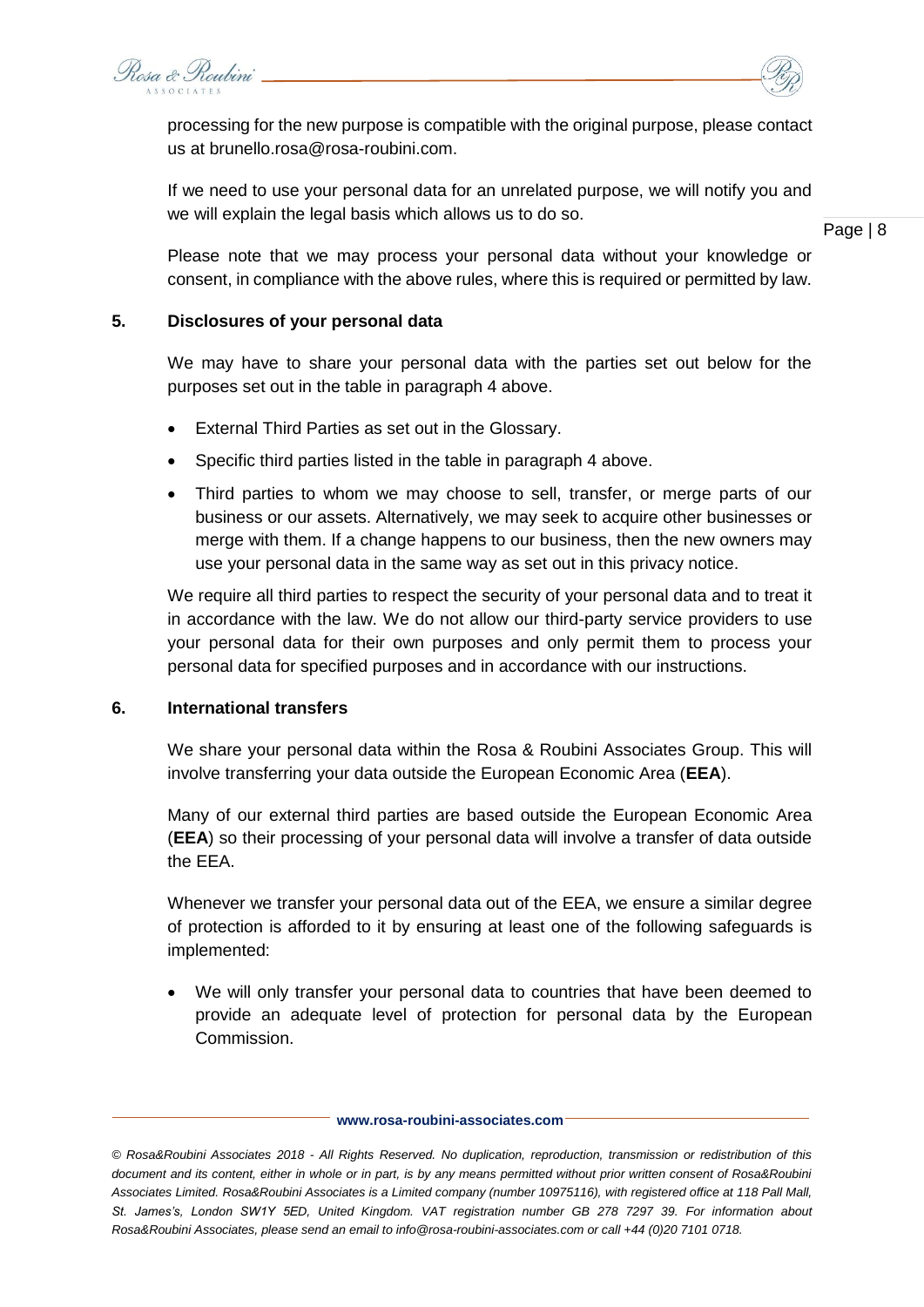Rosa & Roubini



on the specific mechanism used by us when transferring your personal data out of the Page | 9 Please contact us at brunello.rosa@rosa-roubini.com if you want further information EEA.

### **7. Data security**

We have put in place appropriate security measures to prevent your personal data from being accidentally lost, used or accessed in an unauthorised way, altered or disclosed. In addition, we limit access to your personal data to those employees, agents, contractors and other third parties who have a business need to know. They will only process your personal data on our instructions and they are subject to a duty of confidentiality.

We have put in place procedures to deal with any suspected personal data breach and will notify you and any applicable regulator of a breach where we are legally required to do so.

### **8. Data retention**

### **How long will you use my personal data for?**

We will only retain your personal data for as long as necessary to fulfil the purposes we collected it for, including for the purposes of satisfying any legal, accounting, or reporting requirements.

To determine the appropriate retention period for personal data, we consider the amount, nature, and sensitivity of the personal data, the potential risk of harm from unauthorised use or disclosure of your personal data, the purposes for which we

*<sup>©</sup> Rosa&Roubini Associates 2018 - All Rights Reserved. No duplication, reproduction, transmission or redistribution of this document and its content, either in whole or in part, is by any means permitted without prior written consent of Rosa&Roubini Associates Limited. Rosa&Roubini Associates is a Limited company (number 10975116), with registered office at 118 Pall Mall, St. James's, London SW1Y 5ED, United Kingdom. VAT registration number GB 278 7297 39. For information about Rosa&Roubini Associates, please send an email to info@rosa-roubini-associates.com or call +44 (0)20 7101 0718.*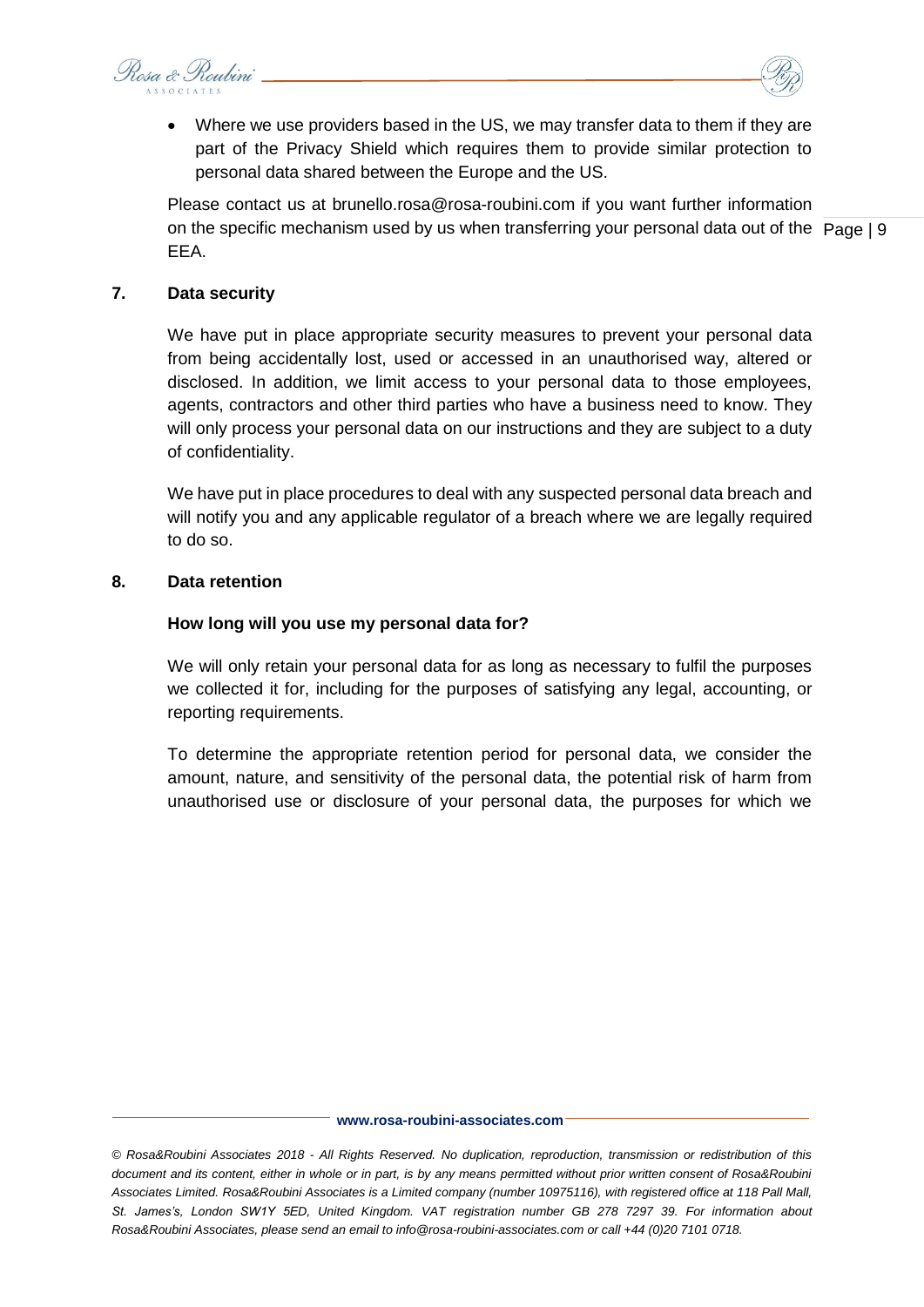

process your personal data and whether we can achieve those purposes through other means, and the applicable legal requirements.

By law we have to keep basic information about our customers (including Contact, Identity, Financial and Transaction Data) for six years after they cease being customers for tax purposes.

Page | 10

In some circumstances you can ask us to delete your data: see "Request erasure" below for further information.

In some circumstances we may anonymise your personal data (so that it can no longer be associated with you) for research or statistical purposes in which case we may use this information indefinitely without further notice to you.

### **9. Your legal rights**

Under certain circumstances, you have rights under data protection laws in relation to your personal data.

**Request access** to your personal data (commonly known as a "data subject access request"). This enables you to receive a copy of the personal data we hold about you and to check that we are lawfully processing it.

**Request correction** of the personal data that we hold about you. This enables you to have any incomplete or inaccurate data we hold about you corrected, though we may need to verify the accuracy of the new data you provide to us.

**Request erasure** of your personal data. This enables you to ask us to delete or remove personal data where there is no good reason for us continuing to process it. You also have the right to ask us to delete or remove your personal data where you have successfully exercised your right to object to processing (see below), where we may have processed your information unlawfully or where we are required to erase your personal data to comply with local law. Note, however, that we may not always be able to comply with your request of erasure for specific legal reasons which will be notified to you, if applicable, at the time of your request.

**Object to processing** of your personal data where we are relying on a legitimate interest (or those of a third party) and there is something about your particular situation which makes you want to object to processing on this ground as you feel it impacts on your fundamental rights and freedoms. You also have the right to object where we are processing your personal data for direct marketing purposes. In some cases, we may demonstrate that we have compelling legitimate grounds to process your information which override your rights and freedoms.

*<sup>©</sup> Rosa&Roubini Associates 2018 - All Rights Reserved. No duplication, reproduction, transmission or redistribution of this document and its content, either in whole or in part, is by any means permitted without prior written consent of Rosa&Roubini Associates Limited. Rosa&Roubini Associates is a Limited company (number 10975116), with registered office at 118 Pall Mall, St. James's, London SW1Y 5ED, United Kingdom. VAT registration number GB 278 7297 39. For information about Rosa&Roubini Associates, please send an email to info@rosa-roubini-associates.com or call +44 (0)20 7101 0718.*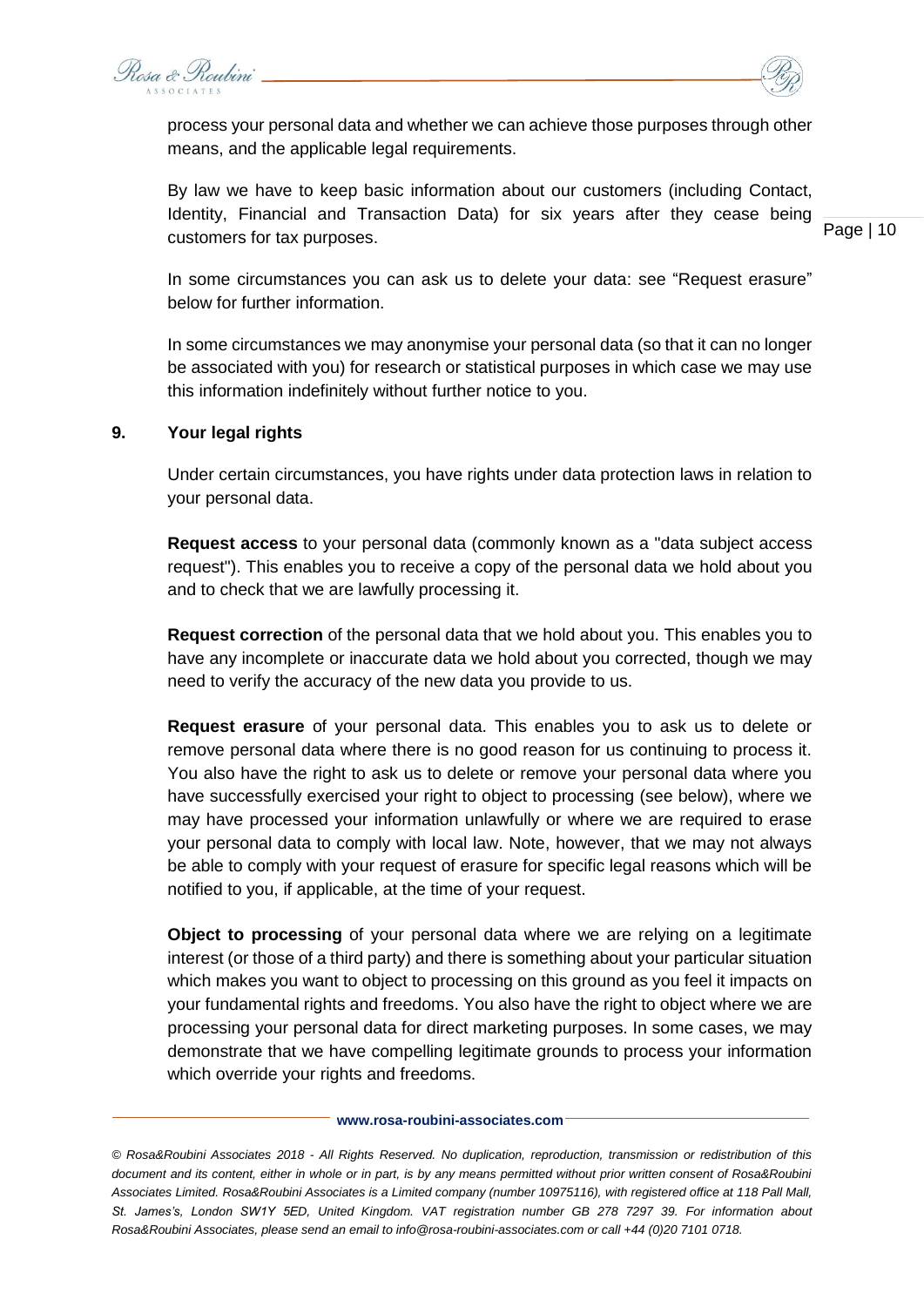Rosa & Roubini



**Request the transfer** of your personal data to you or to a third party. We will provide to you, or a third party you have chosen, your personal data in a structured, commonly used, machine-readable format. Note that this right only applies to automated information which you initially provided consent for us to use or where we used the information to perform a contract with you.

**Withdraw consent at any time** where we are relying on consent to process your personal data. However, this will not affect the lawfulness of any processing carried out before you withdraw your consent. If you withdraw your consent, we may not be able to provide certain products or services to you. We will advise you if this is the case at the time you withdraw your consent.

If you wish to exercise any of the rights set out above, please contact us at brunello.rosa@rosa-roubini.com.

#### **No fee usually required**

You will not have to pay a fee to access your personal data (or to exercise any of the other rights). However, we may charge a reasonable fee if your request is clearly unfounded, repetitive or excessive. Alternatively, we may refuse to comply with your request in these circumstances.

#### **What we may need from you**

We may need to request specific information from you to help us confirm your identity and ensure your right to access your personal data (or to exercise any of your other rights). This is a security measure to ensure that personal data is not disclosed to any person who has no right to receive it. We may also contact you to ask you for further information in relation to your request to speed up our response.

# **Time limit to respond**

We try to respond to all legitimate requests within one month. Occasionally it may take us longer than a month if your request is particularly complex or you have made a number of requests. In this case, we will notify you and keep you updated.

#### **www.rosa-roubini-associates.com**

Page | 11



*<sup>©</sup> Rosa&Roubini Associates 2018 - All Rights Reserved. No duplication, reproduction, transmission or redistribution of this document and its content, either in whole or in part, is by any means permitted without prior written consent of Rosa&Roubini Associates Limited. Rosa&Roubini Associates is a Limited company (number 10975116), with registered office at 118 Pall Mall, St. James's, London SW1Y 5ED, United Kingdom. VAT registration number GB 278 7297 39. For information about Rosa&Roubini Associates, please send an email to info@rosa-roubini-associates.com or call +44 (0)20 7101 0718.*